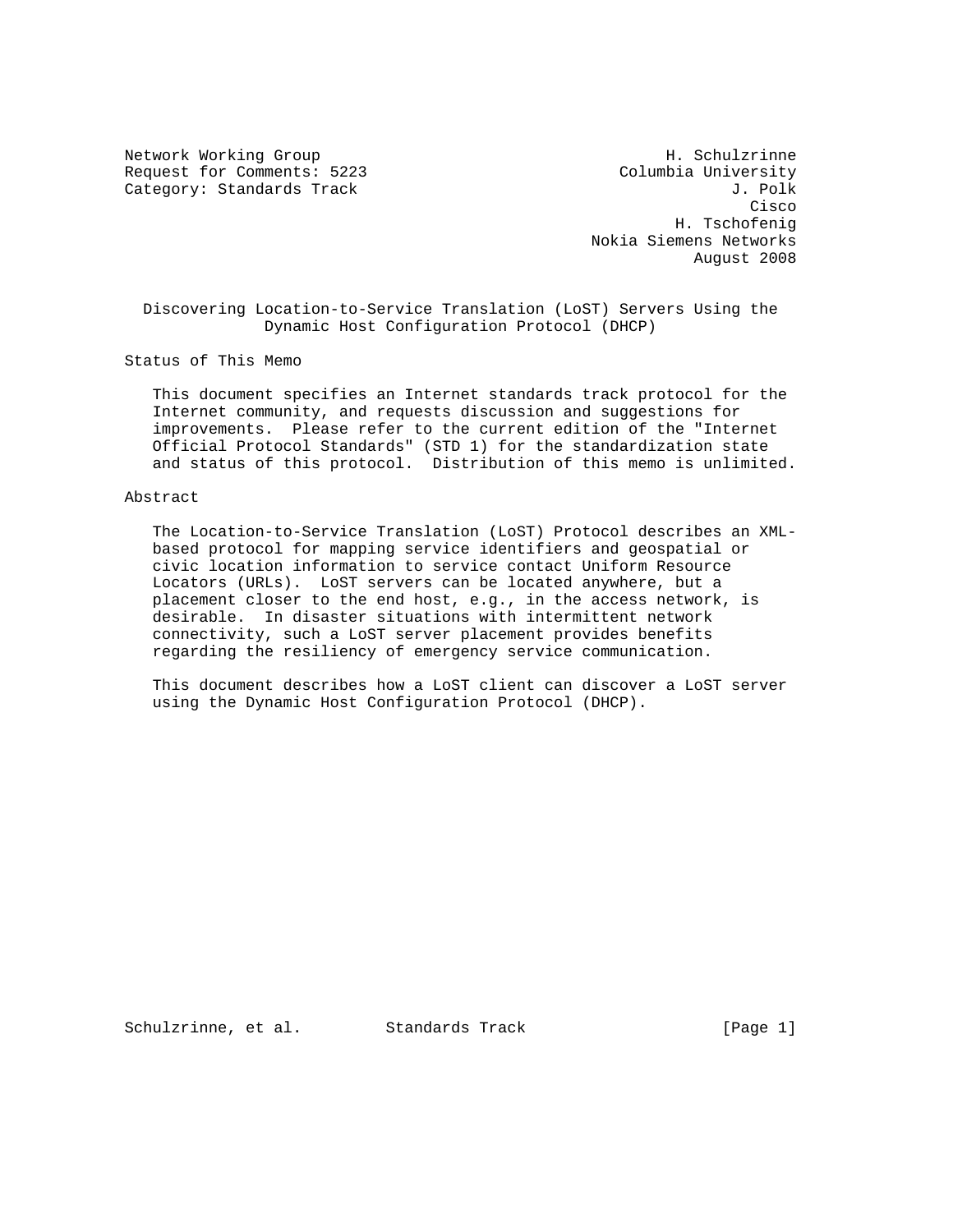Table of Contents

| 2.1 |                                |  |  |  |  |  |  |  |  |  |  |
|-----|--------------------------------|--|--|--|--|--|--|--|--|--|--|
|     |                                |  |  |  |  |  |  |  |  |  |  |
|     | LOST Server DHCPv4 Option 3    |  |  |  |  |  |  |  |  |  |  |
|     | 5. LOST Server DHCPv6 Option 4 |  |  |  |  |  |  |  |  |  |  |
| რ.  |                                |  |  |  |  |  |  |  |  |  |  |
|     |                                |  |  |  |  |  |  |  |  |  |  |
|     |                                |  |  |  |  |  |  |  |  |  |  |
|     |                                |  |  |  |  |  |  |  |  |  |  |
|     |                                |  |  |  |  |  |  |  |  |  |  |
|     |                                |  |  |  |  |  |  |  |  |  |  |
|     |                                |  |  |  |  |  |  |  |  |  |  |
|     | 10.1. Normative References 6   |  |  |  |  |  |  |  |  |  |  |
|     | 10.2. Informative References 6 |  |  |  |  |  |  |  |  |  |  |
|     |                                |  |  |  |  |  |  |  |  |  |  |

### 1. Introduction

 The Location-to-Service Translation (LoST) Protocol [RFC5222] describes an XML-based protocol for mapping service identifiers and geospatial or civic location information to service contact Uniform Resource Locators (URLs).

 In order to interact with a LoST server, the LoST client needs to discover the server's IP address. Several mechanisms can be used to learn this address, including manual configuration. In environments where the access network itself either deploys a LoST server or knows a third party that operates a LoST server, DHCP can provide the end host with a domain name. This domain name is then used as input to the DNS-based resolution mechanism described in LoST [RFC5222] that reuses the URI-enabled NAPTR specification (see [RFC4848]).

 This document specifies a DHCPv4 and a DHCPv6 option that allows LoST clients to discover local LoST servers.

 Section 2 provides terminology. Section 3 shows the encoding of the domain name. Section 4 describes the DHCPv4 option while Section 5 describes the DHCPv6 option, with the same functionality. IANA and Security Considerations complete the document in Sections 7 and 8.

2. Terminology

 In this document, the key words "MUST", "MUST NOT", "REQUIRED", "SHALL", "SHALL NOT", "SHOULD", "SHOULD NOT", "RECOMMENDED", "MAY", and "OPTIONAL" are to be interpreted as described in RFC 2119 [RFC2119].

Schulzrinne, et al. Standards Track [Page 2]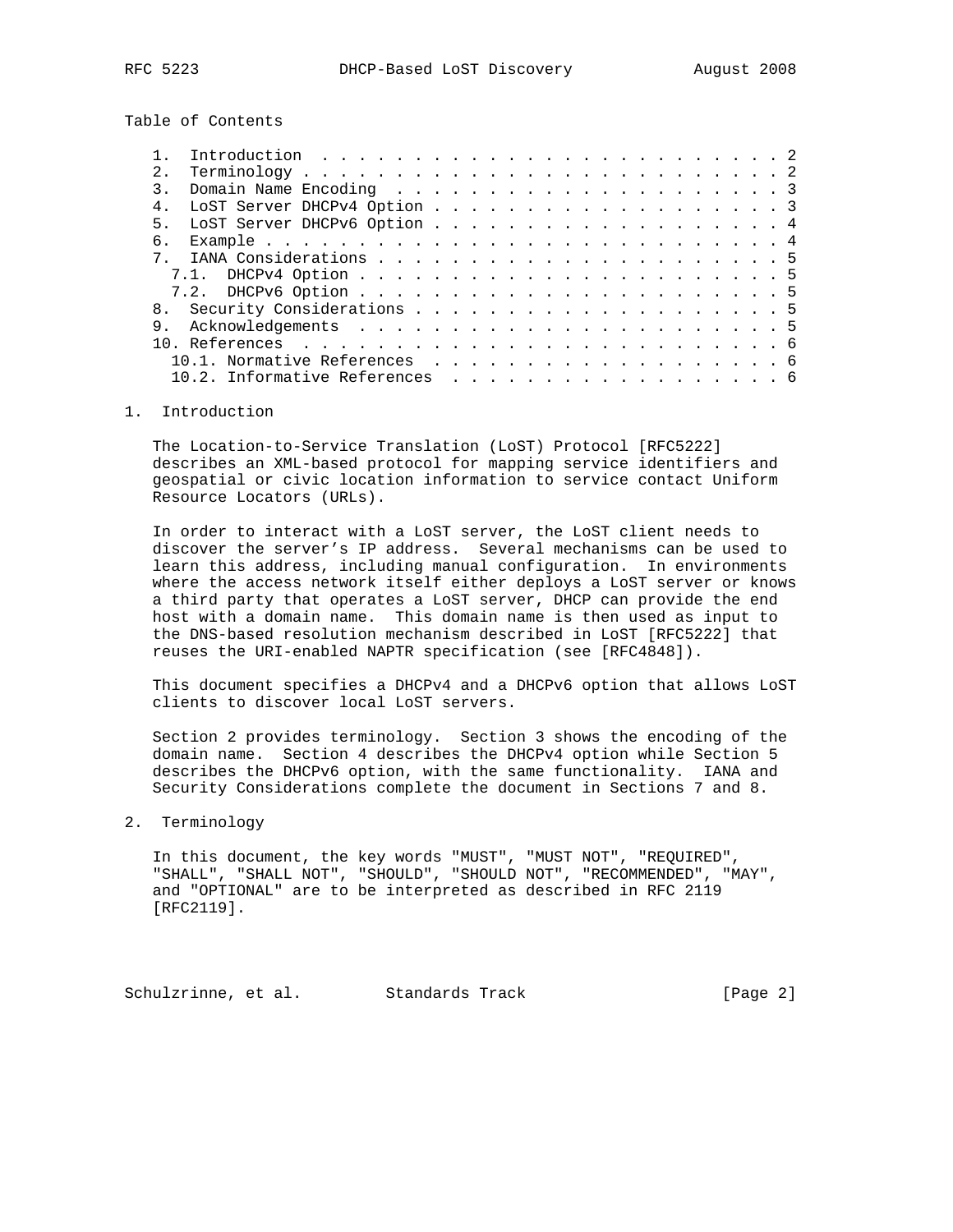Within this document, we use terminology from [RFC5012] and [RFC5222].

3. Domain Name Encoding

 This section describes the encoding of the domain name used in the DHCPv4 option shown in Section 4 and also used in the DHCPv6 option shown in Section 5.

 The domain name is encoded according to Section 3.1 of RFC 1035 [RFC1035] whereby each label is represented as a one-octet length field followed by that number of octets. Since every domain name ends with the null label of the root, a domain name is terminated by a length byte of zero. The high-order two bits of every length octet MUST be zero, and the remaining six bits of the length field limit the label to 63 octets or less. To simplify implementations, the total length of a domain name (i.e., label octets and label length octets) is restricted to 255 octets or less.

4. LoST Server DHCPv4 Option

 The LoST server DHCPv4 option carries a DNS (RFC 1035 [RFC1035]) fully-qualified domain name (FQDN) to be used by the LoST client to locate a LoST server.

The DHCP option for this encoding has the following format:

 Code Len LoST Server Domain Name +-----+-----+-----+-----+-----+-----+-----+---- | 137 | n | s1 | s2 | s3 | s4 | s5 | ... +-----+-----+-----+-----+-----+-----+-----+----

#### Figure 1: LoST FQDN DHCPv4 Option

 The values s1, s2, s3, etc. represent the domain name labels in the domain name encoding. Note that the length field in the DHCPv4 option represents the length of the entire domain name encoding, whereas the length fields in the domain name encoding (see Section 3) is the length of a single domain name label.

Code: OPTION\_V4\_LOST (137)

- Len: Length of the 'LoST Server Domain Name' field in octets; variable.
- LoST Server Domain Name: The domain name of the LoST server for the client to use.

Schulzrinne, et al. Standards Track [Page 3]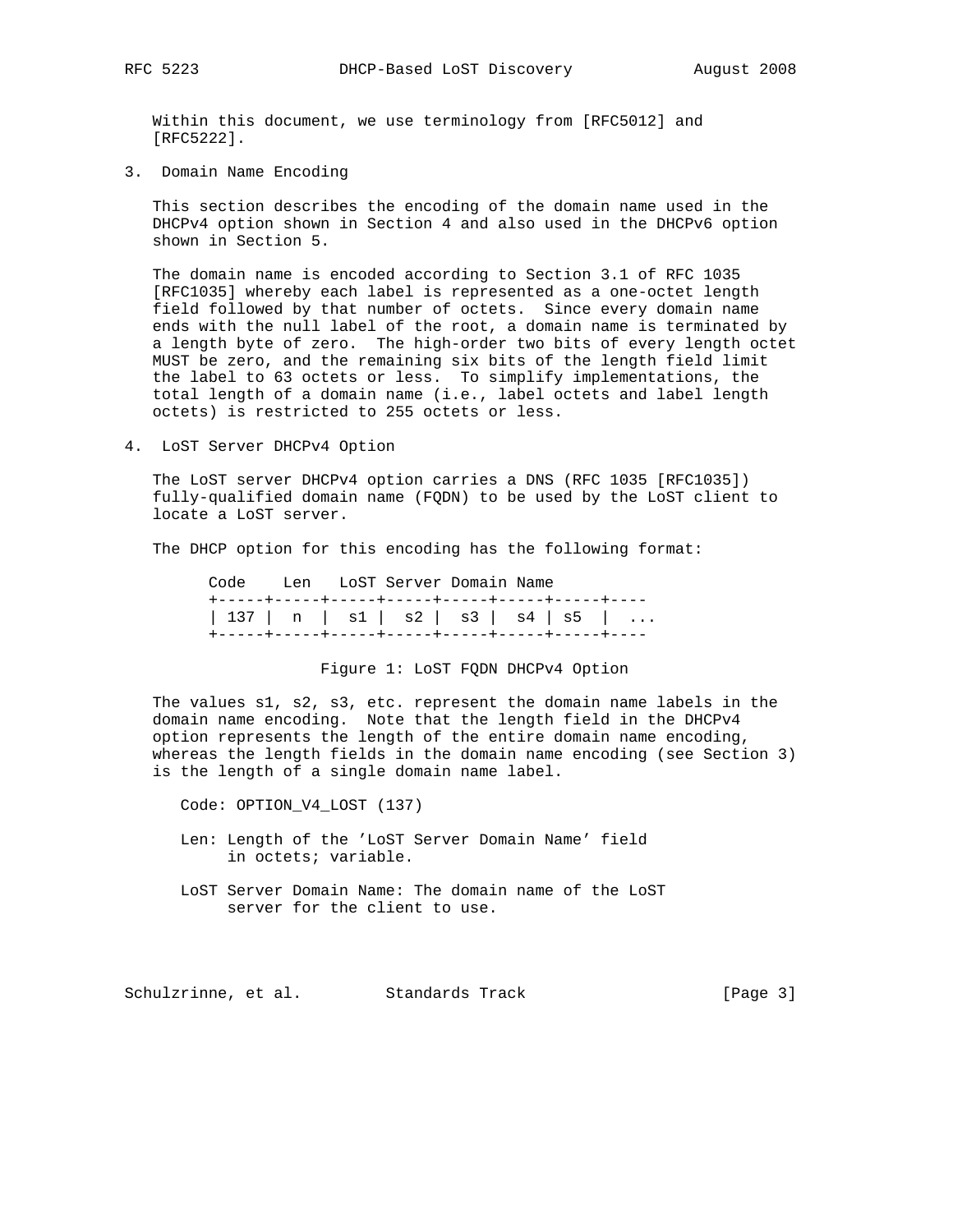A DHCPv4 client MAY request a LoST server domain name in a Parameter Request List option, as described in [RFC2131].

The encoding of the domain name is described in Section 3.

 This option contains a single domain name and, as such, MUST contain precisely one root label.

5. LoST Server DHCPv6 Option

This section defines a DHCPv6 option to carry a domain name.

The DHCPv6 option has the format shown in Figure 2.

0  $1$  2 3 0 1 2 3 4 5 6 7 8 9 0 1 2 3 4 5 6 7 8 9 0 1 2 3 4 5 6 7 8 9 0 1 +-+-+-+-+-+-+-+-+-+-+-+-+-+-+-+-+-+-+-+-+-+-+-+-+-+-+-+-+-+-+-+-+ | OPTION\_V6\_LOST | option-length | +-+-+-+-+-+-+-+-+-+-+-+-+-+-+-+-+-+-+-+-+-+-+-+-+-+-+-+-+-+-+-+-+ LoST Server Domain Name | ... | ... | ... | ... | ... | ... | ... | ... | ... | ... | ... | ... | ... | ... | ... | ... | ... | ... | 1 +-+-+-+-+-+-+-+-+-+-+-+-+-+-+-+-+-+-+-+-+-+-+-+-+-+-+-+-+-+-+-+-+

option-code: OPTION\_V6\_LOST (51)

- option-length: Length of the 'LoST Server Domain Name' field in octets; variable.
- LoST Server Domain Name: The domain name of the LoST server for the client to use.

Figure 2: DHCPv6 Option for LoST Server Domain Name List

 A DHCPv6 client MAY request a LoST server domain name in an Options Request Option (ORO), as described in [RFC3315].

The encoding of the domain name is described in Section 3.

 This option contains a single domain name and, as such, MUST contain precisely one root label.

6. Example

 This section shows an example of a DHCPv4 option where the DHCP server wants to offer the "example.com" domain name to the client as input to the U-NAPTR LoST discovery procedure. This domain name would be encoded as follows:

Schulzrinne, et al. Standards Track [Page 4]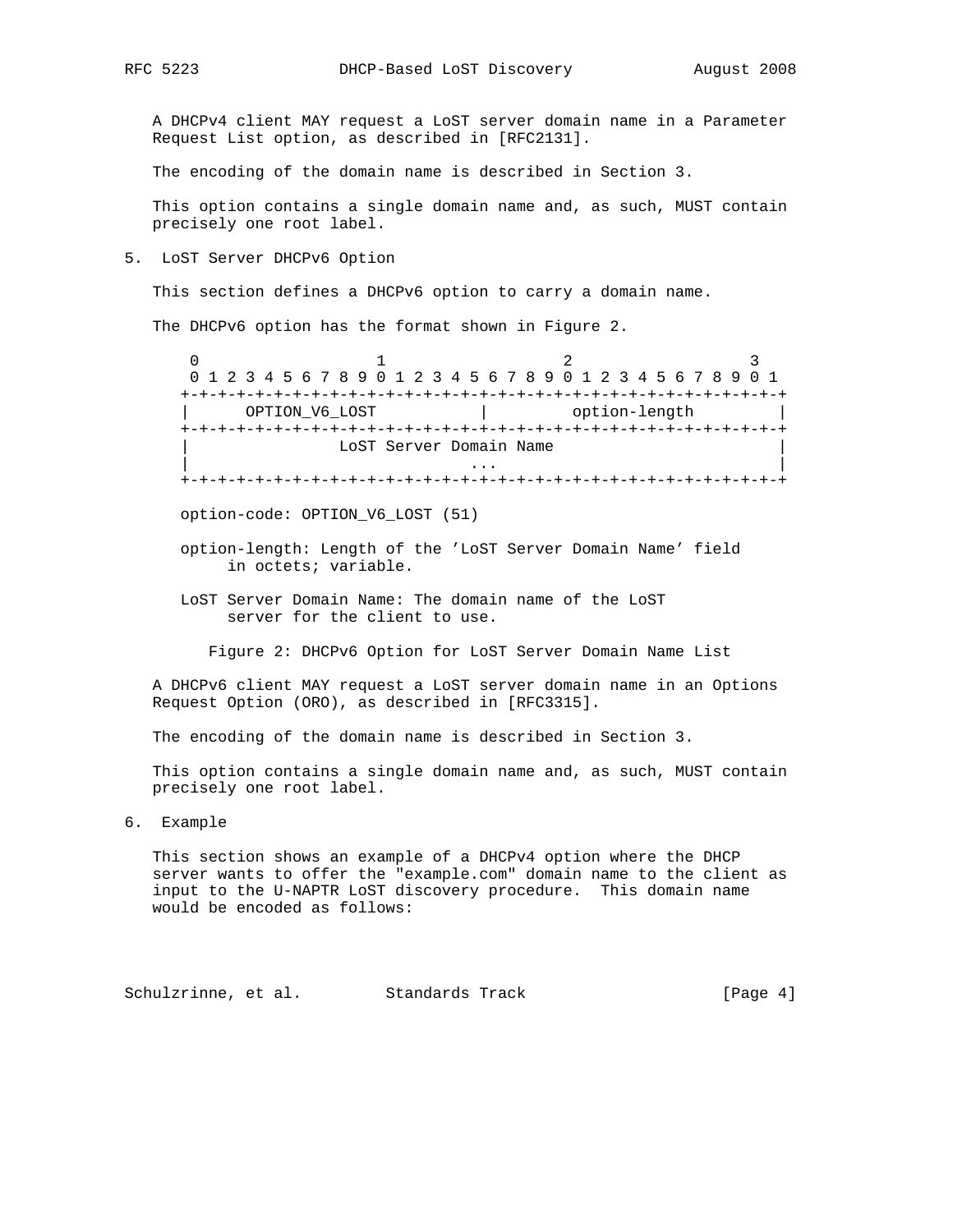|  |  |  |  |  |  |  | +----+---+---+---+---+---+---+---+---+---+---+---+---+---+---+-   |
|--|--|--|--|--|--|--|-------------------------------------------------------------------|
|  |  |  |  |  |  |  | 137   13   7   e   x   a   m   p   1   e   3   c   o   m   0      |
|  |  |  |  |  |  |  | +----+---+---+---+---+---+---+---+---+---+---+---+---+---+---+--- |

Figure 3: Example for a LoST FQDN DHCPv4 Option

### 7. IANA Considerations

7.1. DHCPv4 Option

 The following DHCPv4 option code for the Location-to-Service Translation (LoST) Protocol server option has been assigned by IANA:

| Option Name    | Value | Described in |  |
|----------------|-------|--------------|--|
|                |       |              |  |
| OPTION V4 LOST | 137   | Section 4    |  |

#### 7.2. DHCPv6 Option

 IANA has assigned the following DHCPv6 option code for the Location to-Service Translation (LoST) Protocol option:

| Option Name    | Value | Described in |  |
|----------------|-------|--------------|--|
|                |       |              |  |
| OPTION V6 LOST | 51    | Section 5    |  |

### 8. Security Considerations

 If an adversary manages to modify the response from a DHCP server or insert its own response, a LoST client could be led to contact a rogue LoST server under the control of the adversary or be given an invalid address. These threats are documented in [RFC5069]. The security considerations in [RFC2131], [RFC2132], and [RFC3315] are applicable to this document.

[RFC5222] enumerates the LoST security mechanisms.

## 9. Acknowledgements

 Andrew Newton reviewed the document and helped simplify the mechanism. Other helpful input was provided by Jari Arkko, Leslie Daigle, Vijay K. Gurbani (Gen-ART Review), David W. Hankins, Russ Housley, Tim Polk, Mark Stapp, and Christian Vogt.

Schulzrinne, et al. Standards Track [Page 5]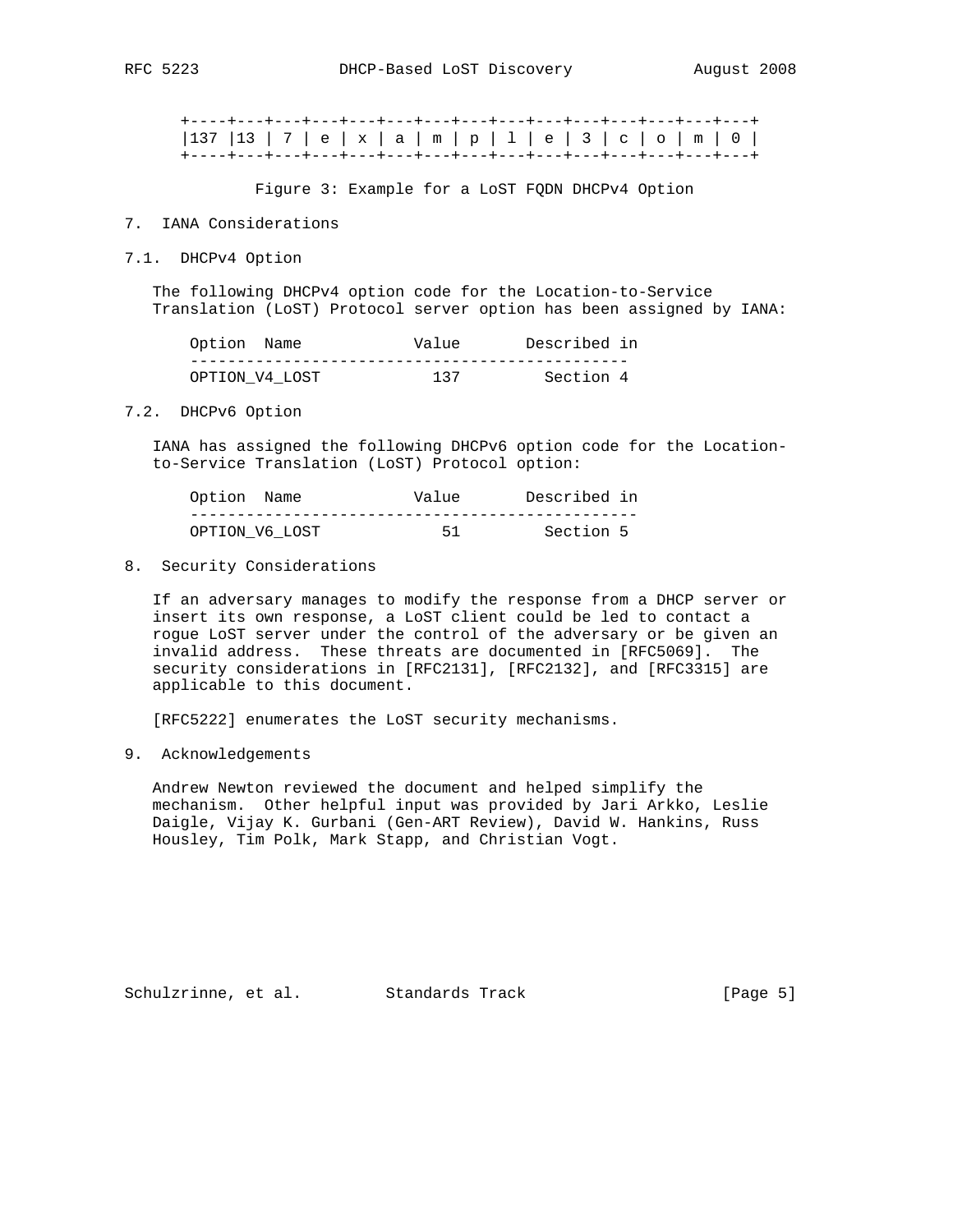# 10. References

- 10.1. Normative References
	- [RFC1035] Mockapetris, P., "Domain names implementation and specification", STD 13, RFC 1035, November 1987.
	- [RFC2119] Bradner, S., "Key words for use in RFCs to Indicate Requirement Levels", RFC 2119, BCP 14, March 1997.
	- [RFC2131] Droms, R., "Dynamic Host Configuration Protocol", RFC 2131, March 1997.
	- [RFC2132] Alexander, S. and R. Droms, "DHCP Options and BOOTP Vendor Extensions", RFC 2132, March 1997.
	- [RFC3315] Droms, R., Bound, J., Volz, B., Lemon, T., Perkins, C., and M. Carney, "Dynamic Host Configuration Protocol for IPv6 (DHCPv6)", RFC 3315, July 2003.

10.2. Informative References

- [RFC4848] Daigle, L., "Domain-Based Application Service Location Using URIs and the Dynamic Delegation Discovery Service (DDDS)", RFC 4848, April 2007.
- [RFC5012] Schulzrinne, H. and R. Marshall, "Requirements for Emergency Context Resolution with Internet Technologies", RFC 5012, January 2008.
- [RFC5069] Taylor, T., Tschofenig, H., Schulzrinne, H., and M. Shanmugam, "Security Threats and Requirements for Emergency Call Marking and Mapping", RFC 5069, January 2008.
- [RFC5222] Hardie, T., Newton, A., Schulzrinne, H., and H. Tschofenig, "LoST: A Location-to-Service Translation Protocol", RFC 5222, August 2008.

Schulzrinne, et al. Standards Track [Page 6]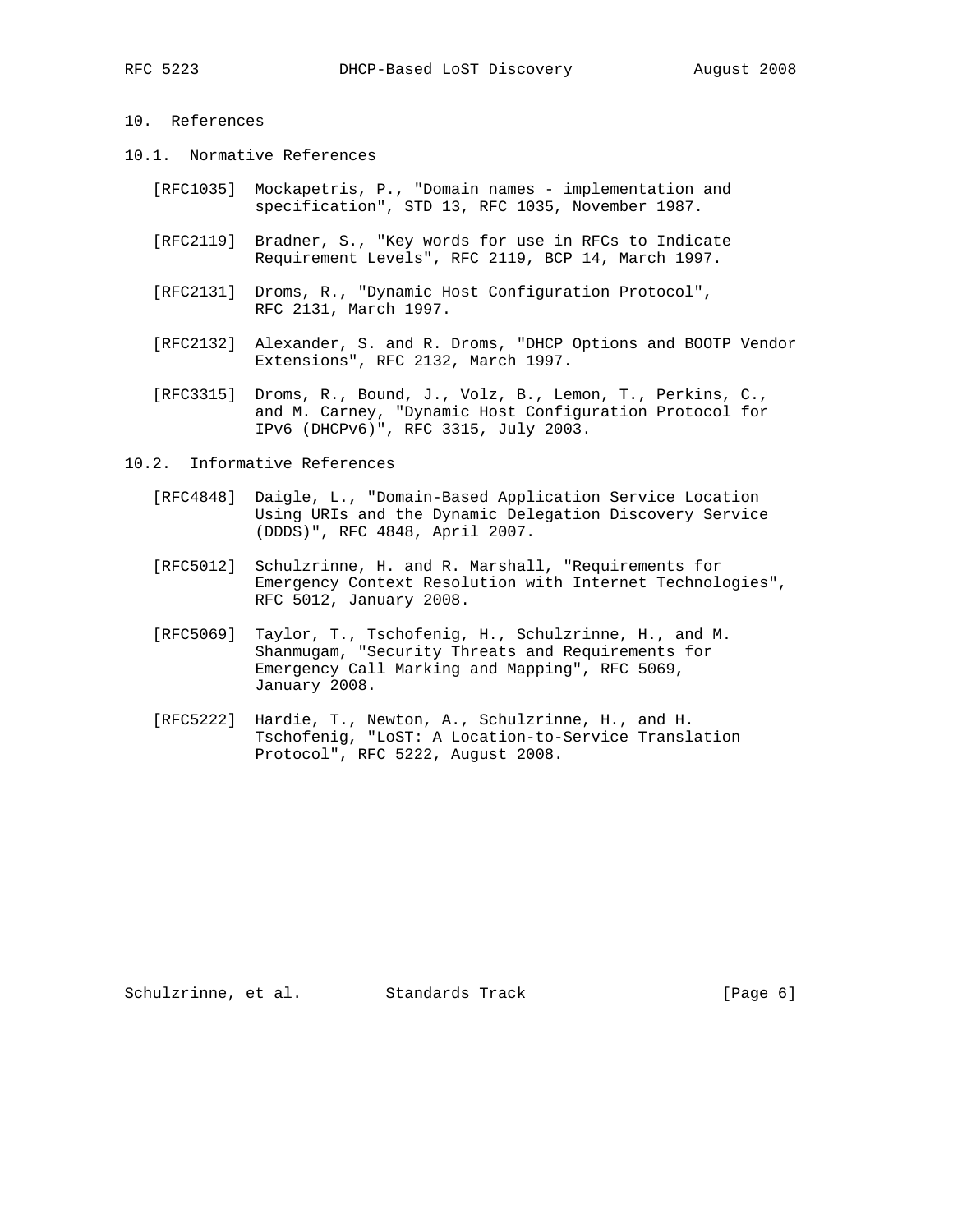Authors' Addresses

 Henning Schulzrinne Columbia University Department of Computer Science 450 Computer Science Building New York, NY 10027 US EMail: hgs+ecrit@cs.columbia.edu URI: http://www.cs.columbia.edu James Polk Cisco 2200 East President George Bush Turnpike Richardson, TX 75082 US EMail: jmpolk@cisco.com Hannes Tschofenig Nokia Siemens Networks Linnoitustie 6 Espoo 02600 Finland Phone: +358 (50) 4871445

 EMail: Hannes.Tschofenig@nsn.com URI: http://www.tschofenig.priv.at

Schulzrinne, et al. Standards Track [Page 7]